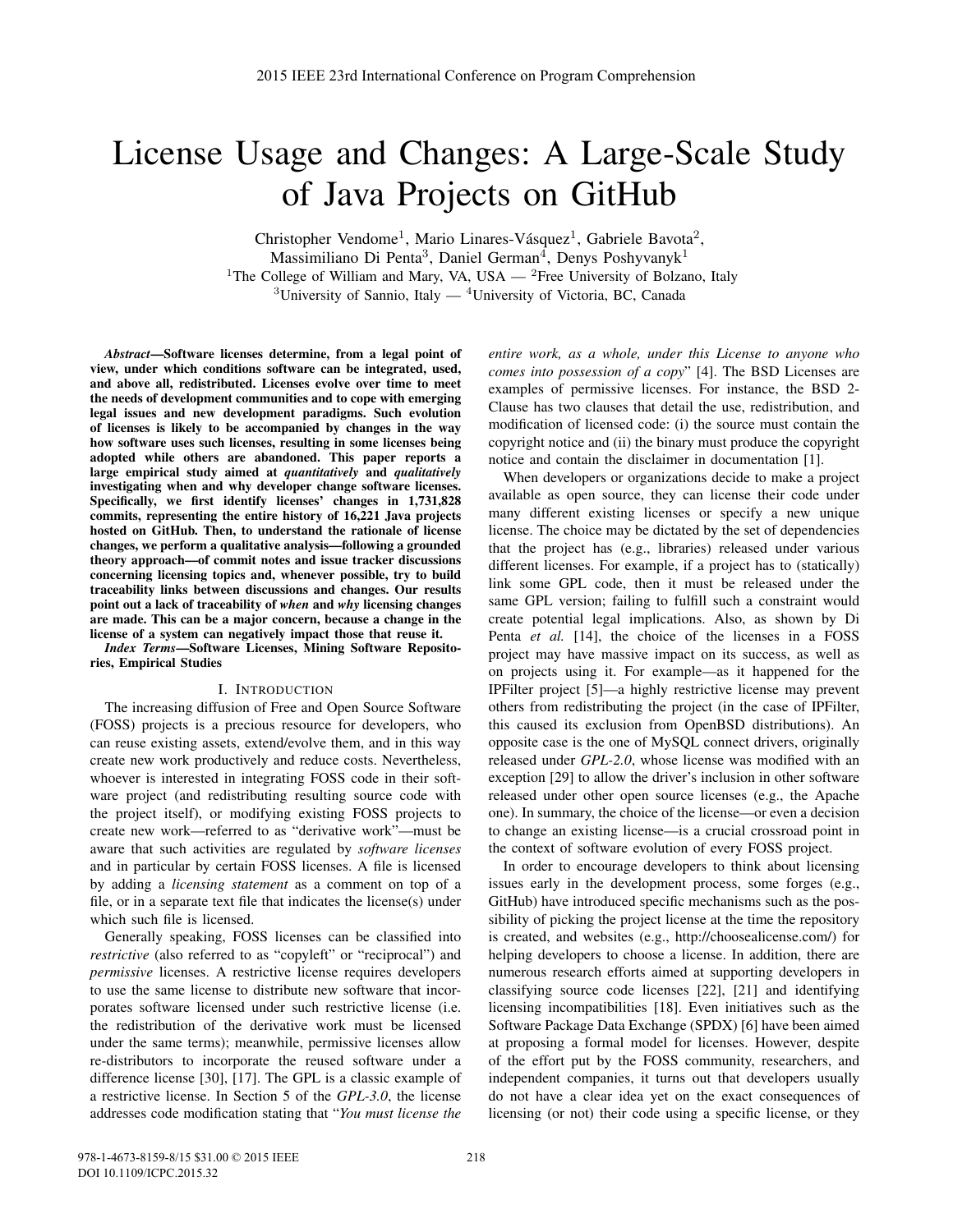are unsure, for example, on how to re-distribute code licensed with a dual license among the other issues.

Paper contributions. This paper reports the results of a large empirical study aimed at quantitatively and qualitatively investigating when and why licenses change in Java projects hosted on GitHub. In particular, we mined the entire change history of 16,221 projects, extracting the license type (e.g.,  $GPL$ ) and version (e.g.,  $v2$ ) in each of the 4,665,611 files involved in a total of 1,731,828 commits. Starting from this data, we provide quantitative evidence on (i) the diffusion of licenses in FOSS systems, (ii) the most common licensechange patterns, and (iii) the traceability between the license changes to both the commit messages and the issue tracker discussions; additionally, we provide qualitative rationale on the reasons why developers adopt specific license(s), both for initial licensing and for licensing changes.

Previous work explored license incompatibilities [18], license changes [14], license evolution [25] and integration patterns [20]. Building upon previous results, this paper:

- 1) Constitutes, to the best of the authors' knowledge, the largest study aimed at analyzing the change patterns in licensing of software systems (earlier work was limited to the analysis of up to six projects [25], [14], whereas this work analyzes 16,221 projects).
- 2) Is the first work aimed at linking licensing changes to their rationale by means of a qualitative analysis of commit notes and issue tracker discussions.

The study results suggest that determining the appropriate license of a software project is far from trivial and that a community can influence developers when picking a license. Although licensing is considered by developers during the initial release of a project, forges and third party tools do not provide enough support to developers with licensing related tasks, e.g., in picking a license, declaring the license of a project, license migration, traceability of changes related to licensing. Also, there is a lack of consistence and standardization in the mechanism that should be used for declaring a license (e.g, putting it in source code heading comments, separate license files, README files, etc.), which fosters confusion among developers attempting to reuse code. Moreover, the legal nature of the licenses exacerbate this problem since the implications and grants or restrictions are not always clear for developers when the license is present.

## II. RELATED WORK

Our work is mainly related to (i) techniques and tools for automatically identifying and classifying licenses in software artifacts, and (ii) empirical studies focusing on different aspects of license adoption and evolution.

#### *A. Identifying and Classifying Software Licensing*

To the best of our knowledge, the problem of license identification has firstly been tackled in the FOSSology project [22] aimed at building a repository storing FOSS projects and their licensing information and using a machine learning approach to classify licenses. Tuunanen *et al.* [31] present ASLA, a tool aimed at identifying licenses in FOSS systems; the tool has been shown to determine licenses in files with 89% accuracy.

German *et al.* [21] proposed Ninka, a tool that uses a pattern-matching based approach for identifying statements that characterize various licenses. Given any text file as an input, Ninka outputs the license name (e.g., GPL) and its version (e.g., 2.0). In the evaluation reported by the authors, Ninka's achieved a precision around 95% while detecting licenses. Ninka is currently considered the state-of-the-art tool in the automatic identification of software licenses.

While the typical license classification problem arises when source code is available, in some cases, it is not available—i.e., only byte code or binaries are available—and the goal is to identify whether the byte code has been produced from source code under a certain license. To this aim, Di Penta *et al.* [13] combined code search and textual analysis to automatically determine a license under which jar files were released. Their approach automatically infers the license from decompiled code by relying on Google Code Search.

#### *B. Empirical Studies on Licenses Adoption and Evolution*

Di Penta *et al.* [14] investigated the migration of licenses over the course of a project's lifetime. The study suggests that licenses changed version and type during software evolution, but there was no generic patterns generalizable to the six analyzed FOSS projects. German *et al.* [20] analyzed 124 open source packages exploited by several applications to understand how developers deal with license incompatibilities. Based on this analysis, they built a model outlining when specific licenses are applicable and what are their advantages and disadvantages. Later, German *et al.* [18] presented an empirical study focused on the binary packages of the Fedora-12 Linux distribution aimed at (i) understanding if licenses declared in the packages were consistent with those present in the source code files and (ii) detecting licensing issues derived by dependencies between packages; they were able to find some licensing issues confirmed by Fedora. Manabe *et al.* [26] analyzed the changes in licenses of FreeBSD, OpenBSD, Eclipse, and ArgoUML, finding that each project had different evolution patterns. German *et al.* [19] analyzed the presence of cloned code fragments between the Linux Kernel and two distributions of BSD, i.e., OpenBSD and FreeBSD. The aim was to verify whether the cloning was performed in accordance to the terms of the licenses. Results show that, in most cases, these code-migrations were admitted.

While we share similar goals with prior related work understanding insights into license usage and migration— our analysis is done on a much larger scale, i.e., across 16K projects *vs.* less than 10 projects in prior work (although German *et al.* [18] considered a single version of Fedora, the work investigated 1,475 source and 2,399 binary packages, which corresponded to each other, for that system). In addition, we performed an in-depth analysis of the rationale behind license usages and migrations by systematically studying and categorizing a multitude of related software artifacts (i.e., source code files, commit notes, and issue tracker discussions).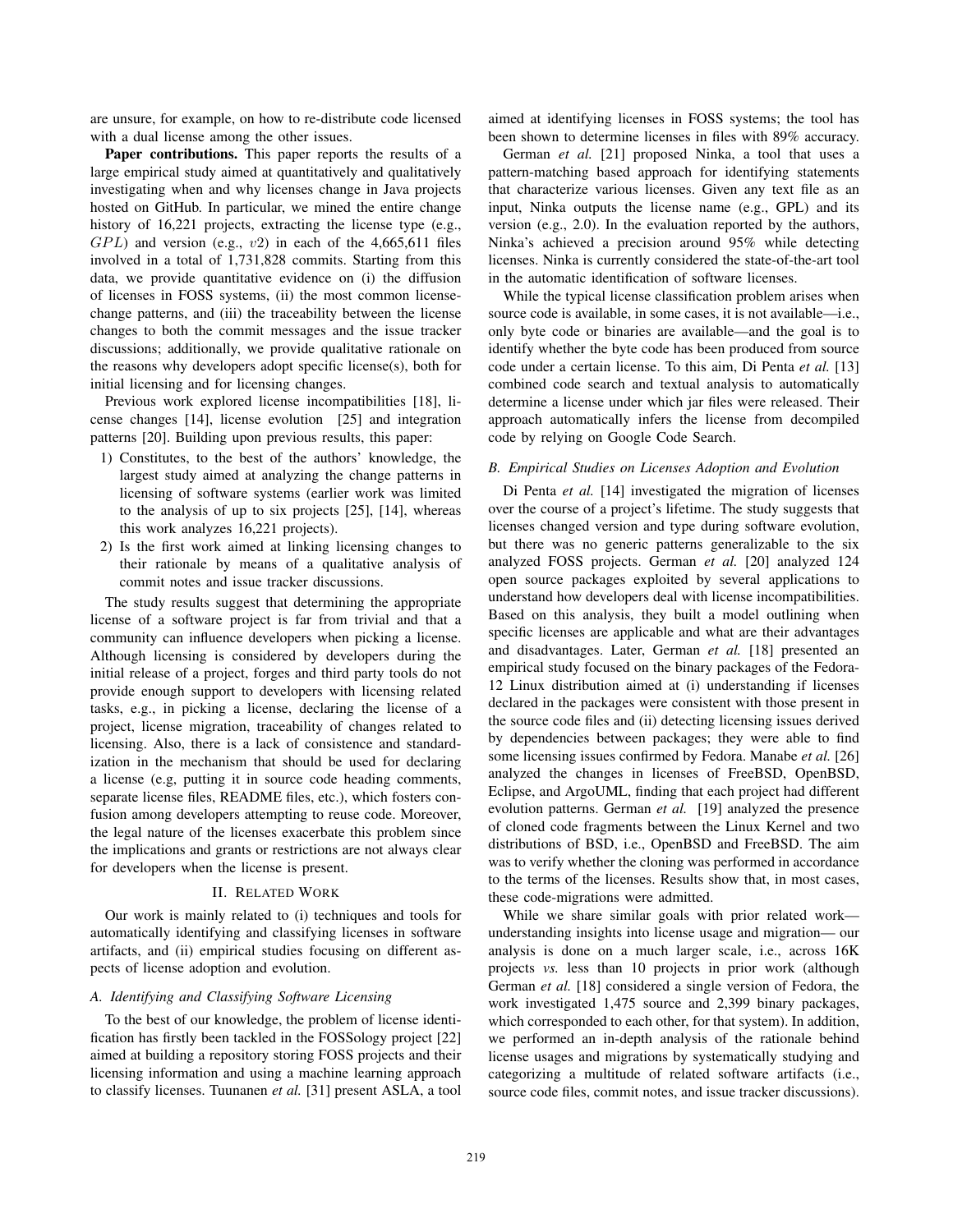# III. DESIGN OF EMPIRICAL STUDY

The *goal* of our study is to investigate license adoption and evolution in FOSS projects, with the *purpose* of understanding the overall rationale behind picking a particular license or changing licenses and of determining the underlying license change patterns. The *context* consists of the change history of 16,221 Java open source projects mined from GitHub, as well as their issue tracker discussions. *A. Research Questions*

# We aim at answering the following research questions:

- 1) RQ<sup>1</sup> *What is the usage of different licenses by projects in GitHub?* This research question examines the proportions of different types of licenses that are introduced by FOSS projects hosted in GitHub. In doing this, we should consider that GitHub is a relatively young forge, which has seen exponential growth in the number of projects over the past few years (see Table II), and that most of the projects it hosts are young in terms of the first available commit or the date that the repository was created.
- 2) RQ<sup>2</sup> *What are the most common licensing change patterns?* Our second research question investigates the popular licensing change patterns in the GitHub Open Source community with the aim of driving out—from a qualitative point of view—the rationale behind such change patterns.
- 3) RQ<sup>3</sup> *To what extent are licensing changes documented in commit messages or issue tracker discussions?* This research question investigates on whether licensing changes in a system can be traced to commit messages or issues' discussions.
- 4) RQ<sup>4</sup> *What rationale do these sources contain for the licensing changes?* This research question investigates the rationale behind the particular change in license(s) from a developer's perspective.

We address our four research questions by looking at the licensing phenomenon from two different points of view, namely (i) a *quantitative* analysis of the licenses under which projects were released, their changes across their evolution history, and the ability to match these changes to either commit notes or issue tracker discussions; and (ii) a *qualitative* analysis of developers' licensing-related discussions made over the issue trackers and of the way in which developers documented licensing changes through commit notes. For the case of licensing changes, we are interested in analyzing license migration patterns that fall in the following three categories:

- *No license*  $\rightarrow$  *some License(s) N2L*. This reflects the case where developers realized the need for a license and added a licensing statement to files;
- *some License(s)*  $\rightarrow$  *No license L2N*. In this case, for various reasons, licensing statements have been removed from source code files; for example, because a developer accidentally added a wrong license/license version;
- *some License(s)*  $\rightarrow$  *some other License(s)* L2L. This is the most general case of a change in licensing between distinct licenses.

With the *quantitative* analysis, we looked for answers to RQ1, RQ2, and RQ3; whereas, with the *qualitative* analysis, we aimed at answering  $\mathbf{R}\mathbf{Q}_4$ .

#### *B. Quantitative Analysis*

In order to generate the data set to be used in the study, we mined the commit history of 16,221 Java Application publicly available on GitHub. GitHub hosts over twelve million *Git* repositories covering many popular programming languages, and provides a public API [3] that can be used to query and mine project information. Also, the *Git* version control system allows for local cloning of the entire repository, which facilitates the comprehensive analysis of the project changehistory and thus of the license changes happened in each commit.

To extract data for our quantitative analysis, first we mined a comprehensive list of projects hosted on GitHub by implementing a script exploiting GitHub's APIs. GitHub limits the number of requests (or queries) per hour by IP Address to 60 for non-authenticated requests and 5,000 for the authenticated ones. The computation of the comprehensive list resulted in over twelve million projects. Since the infrastructure we use for license extraction supports Java systems (as it will be explained later), we filtered out all systems that were not written in Java, obtaining a list of 381,161 Java projects hosted on GitHub. We cloned all 381,161 git repositories locally for a total of 6.3 Terabytes of storage space. In our analysis, we randomly sampled 16,221 projects due to the computation time of the aforementioned infrastructure.

Once the *Git* repositories had been cloned, we used a code analyzer developed in the context of the MARKOS European project [9] to extract license information at commit-level granularity. The MARKOS code analyzer uses the Ninka license classifier [21] to identify and classify licenses contained in all the files hosted under the versioning system of each project. For each of the 16,221 projects in our study, the MARKOS code analyzer mined the change log, producing the following information for each commit:

- 1) *Commit Id:* The identifier of the commit that is currently checked out from the Git repository and analyzed;
- 2) *Date:* The timestamp associated with the commit;
- 3) *Author:* The person responsible for the commit;
- 4) *Commit Message:* The message attached to the commit;
- 5) *File:* The path of the files committed;
- 6) *Change to File:* A field to indicate whether each file involved in the commit was Added, Deleted, or Modified;
- 7) *License Changed:* A Boolean indicating value whether the particular file has experienced a change in license in this commit with respect to its previous version;
- 8) *License:* The name and version (e.g., *GPL-2.0*) of each license applied to the file.

The computation of such information for all 16,221 projects took almost 40 days, and resulted in the analysis of a total of 1,731,828 developers' commits involving 4,665,611 files. Note that for the BSD and CMU licenses Ninka was not able to correctly identify its version (reporting it as *BSD var* and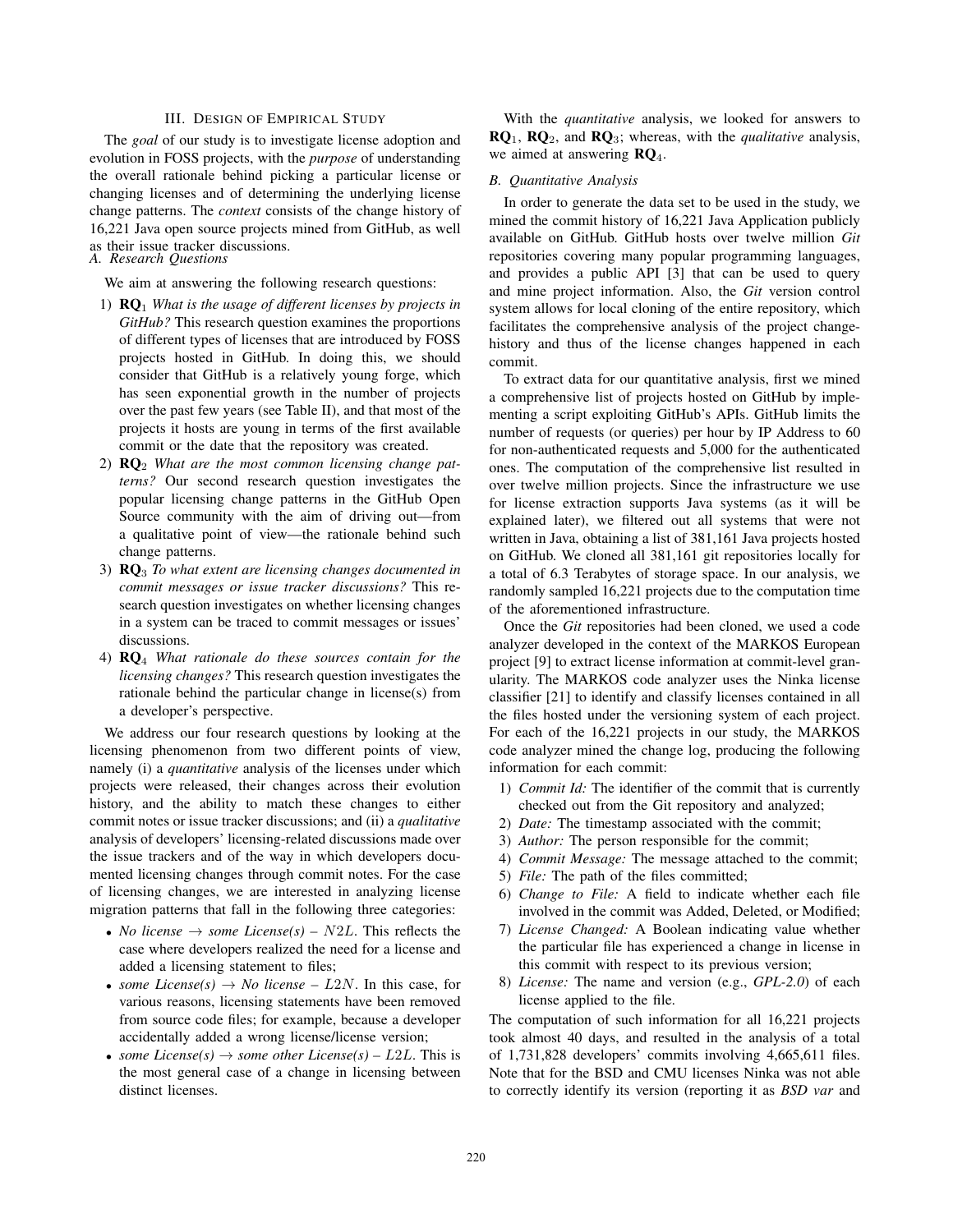*CMU var*). Additionally, the GPL and the LGPL may contain a "+" after the version number (e.g., 3.0+), which represents a clause in the license granting the ability to use future versions of the license (i.e., the *GPL-2.0+* would allow for utilization under the terms of the *GPL-3.0*). Also, we have values of "no license" and "unknown", which represents the case that no license was attached to the file or Ninka was unable the determine the license.

We quantitatively analyzed the collected data by presenting descriptive statistics about the license adoption and the most common *atomic license changes* in the analyzed systems. The latter are defined as the commits in which we detected a specific kind of license change within at least one source code or textual file. For example, given a commit with three files experiencing the licensing change *No license*  $\rightarrow$  *Apache-2.0*, and 10 files with  $GPL-2.0 \rightarrow GPL-3.0$ , the atomic license changes from that commit are one *No License* → *Apache-2.0* change and one  $GPL-2.0 \rightarrow GPL-3.0$  change. We prefer not to count the number of changes at file level as it was done in previous work [14] to avoid inflating our analysis because of large commits and to make comparable commits performed on both small and large projects. At the end, we identified a total of 1,833 projects with *atomic license changes* out of our dataset of 16,221 projects. This subset of projects was used to investigate license change traceability. Intuitively, we require the presence of license changes in order to determine how well changes in licensing are documented in either the commit notes or issue tracker discussion. Therefore, we used a web crawler to identify, among these 1,833 projects, those using the GitHub issue tracker, finding a total of 1,586 projects having at least one issue on it. To link the licensing changes to commit notes/issue reports, we performed both string matching and date matching between either the commit notes or the issue tracker discussions and the extracted licensing information (e.g., license name or date that license was committed).

#### *C. Qualitative Analysis*

Our qualitative analysis is based on manual inspection and categorization of commit notes and issue tracker discussions. While the former can be queried from the repository using Git commands, the latter have been extracted by building a web crawler collecting the information present in all issue trackers on GitHub of the 16,221 projects described above. In particular, for each issue our crawler collected (i) its title and description, (ii) the text of each comment added to it, (iii) and the date the issue was opened and closed (when applicable). In other words, we collected the discussion present in each issue. Of the 16,221 considered projects, 16,096 used the issue tracker (By "used," we refer to the existence of the issue tracker url. However, a subset of project's had a bug where their issue tracker redirected to pull-requests). In order to find the relevant issues (i.e., those presenting discussions about software licenses), we used a keyword search mechanism exploiting specific licensing keywords (e.g., *copyright*) or license names (e.g., *GPL*). In some cases, our keyword-filters included bi-grams composed by the license type and version, since some licenses types considered alone (e.g., *apache*) produced a very large amount of false positive discussions (e.g., all those talking about Apache projects). At the end, we obtained 273 issue-tracker discussions to manually analyze.

Concerning the commit notes, we premise that finding commit notes explicitly reporting the rationale behind a license adoption/change is far from trivial. Indeed, we found developers are very reluctant to document license changes in commit notes. Although we primarily considered 16,221 projects in our analysis (quantitative and traceability), we extracted commit notes from the complete commit history of 381,161 Java projects, which amounted to 63,564,326 commits, in order to perform our qualitative analysis. We sought to improve the ability to generalize our taxonomy by sampling from this complete history of all Java projects; as previously noted, it was infeasible to use the entire dataset for our qualitative analysis due to computation time. Among these commit messages, our keyword-based filter identified 742,671 commit messages (1.17%) likely talking about licenses. It is worth noting that we adopted a rather strict keywordbased filter based on the critical words exploited by Ninka during licenses identification augmented with license names. From these commits, we randomly sampled 500 total commit notes to understand the level of detail that commits contain with respect to licensing. In addition, we also considered 224 randomly sampled commit notes from the commits of the 1,833 projects in which we identified (in our quantitative analysis) an instance of an *atomic license change*.

After collecting commit notes and issue discussions, we used Grounded Theory (GT)—following the principles formulated by Corbin and Strauss [11]—to group them into categories. The GT-based classification of commits and issue tracker discussions aimed at finding the rationale for licensing changes in the analyzed dataset; in particular we aimed at answering the following two sub-questions: *What are the reasons pushing developers to associate a particular license to their project?* and *What causes them to migrate licenses or release their project under a new license (i.e., co-licensing)?*

For the GT-based analysis, we distributed the commit notes and the issue tracker discussions among the authors such that two authors were randomly assigned to each message (a message can be a commit note or an entire issue tracker discussion). After each round of *open coding*, in which the authors independently created classifications for the messages, we met to discuss the coding identified by each of us, and refined them into categories. Note that during each round the categories defined in previous rounds were refined accordingly to the new knowledge created from the additional manual inspections and from the authors' discussions. Overall, the GT analysis concerned (i) 500 randomly selected licensing-related commit notes identified via the keywords-based mechanism; (ii) the 224 commit notes from the commits where a licensing change was observed in our quantitative analysis; and (iii) the 273 issue tracker discussions matching licensing-related keywords. The output of our GT-based analysis is a set of categories and subcategories explaining why licenses are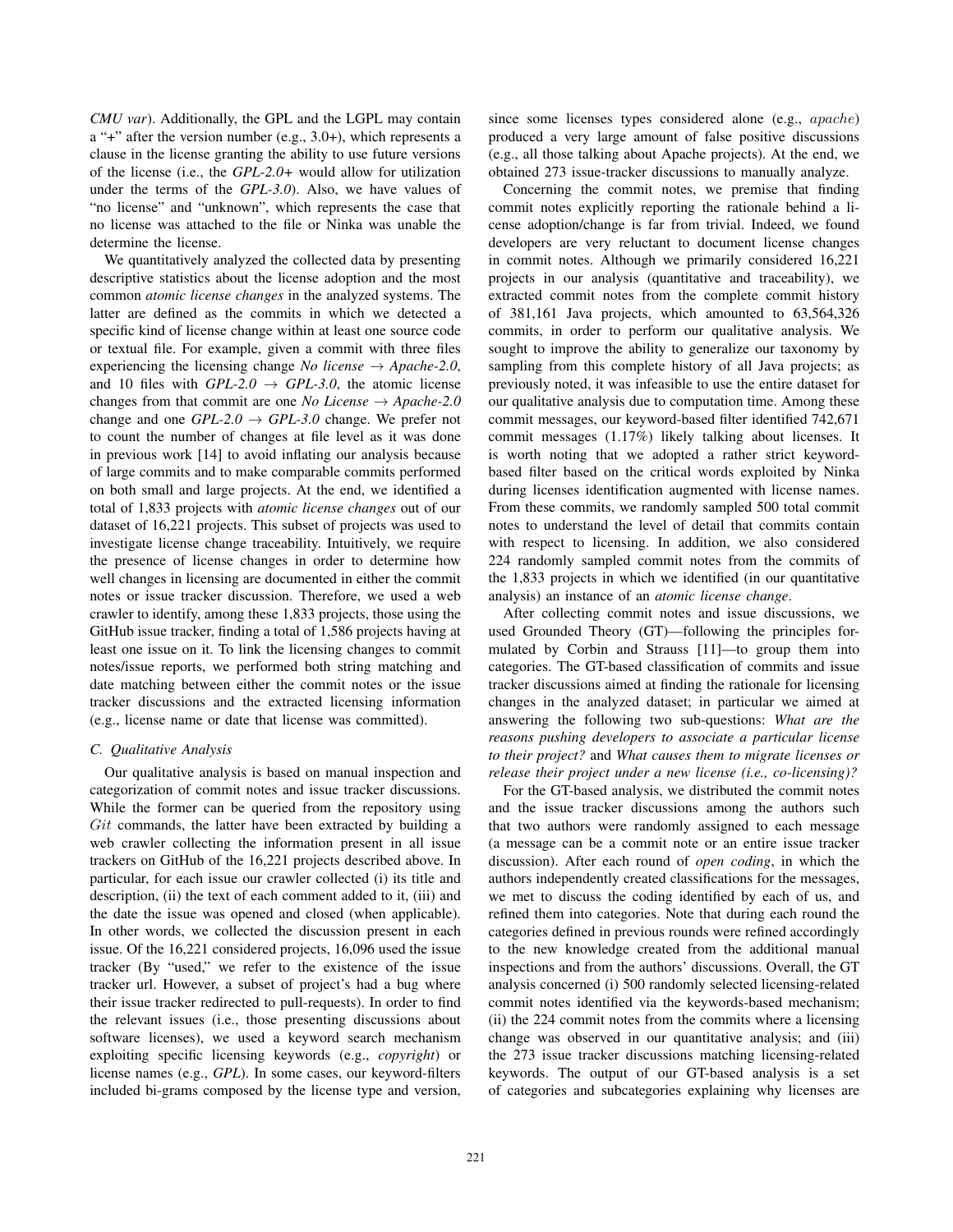TABLE I TOP LICENSES: OSI, SOURCEFORGE, AND OUR DATASET.

| OSI Popular License (unordered) | SourceForge (Dec. 2009) | Our Github Data Set       |  |  |
|---------------------------------|-------------------------|---------------------------|--|--|
| Apache-2 Lic                    | <b>GNU Public Lics</b>  | <b>GNU Public Lics</b>    |  |  |
| BSD 2-Clause Lic                | Lesser GNU Public Lics  | Apache Lics               |  |  |
| BSD 3-Clause Lic                | <b>BSD</b> Lics         | Lesser GNU Public Lics    |  |  |
| <b>GNU</b> Public Lics          | Apache Lics             | MIT Lie                   |  |  |
| Lesser GNU Public Lics          | Public Domain           | Eclipse Public Lic        |  |  |
| MIT Lie                         | MIT Lic                 | Comm. Dev. and Dist. Lic. |  |  |
| Mozilla Public Lic 2            | Academic Free Lic       | Mozilla Public Lic        |  |  |
| Comm. Dev. and Dist. Lic        | Mozilla Public Lics     | <b>BSD</b> Lics           |  |  |
| Eclipse Public Lic              |                         |                           |  |  |
| TABLE II                        |                         |                           |  |  |

PROJECTS IN OUR DATASET WITH AN INITIAL COMMIT FOR EACH YEAR.

| Year | Projects | Year | Projects | Year | Projects | Year | Projects | Year | Projects |
|------|----------|------|----------|------|----------|------|----------|------|----------|
| 1992 |          | 2000 |          | 2004 | つつ<br>∸  | 2008 | 186      | 2012 | 14159    |
| 1996 |          | 2001 |          | 2005 | 36       | 2009 | 263      | 2013 | 60       |
| 1997 |          | 2002 | 10       | 2006 | 72       | 2010 | 440      |      |          |
| 1999 |          | 2003 | 35       | 2007 |          | 2011 | 811      |      |          |

adopted and changed. We qualitatively discuss the findings of our GT-based analysis in Section IV-D, presenting our categories classification and examples of commit notes and issue tracker discussions belonging to the various categories.

### *D. Dataset Analysis*

To have an idea of the external validity of our dataset, we measured the diversity metric proposed by Nagappan *et al.* [28] for our dataset. We matched the list of our mined projects from GitHub to the list of available projects from Boa [16], and ended up with 1,556 projects that were matched by name. This subset was used in the computation of the diversity metric, obtaining a score of 0.35, indicating that around 10% of our dataset covers just over a third of the open source projects according to six dimensions: programming language, developers, project age, number of committers, number of revisions, and number of programming languages. The dimensional scores are 0.45, 0.99, 1.00, 0.99, 0.96, 0.99, respectively, suggesting that our subset covers the relevant dimensions for our analysis. However, the focus on Java projects limits the programming language score, affecting the overall score.

Another important aspect to analyze is the representativeness of the licenses present in our dataset with respect to those diffused in the OS community. The Open Source Initiative (OSI) specifies a list of approved 70 licenses, indicating the ones reported in the first column of Table I as the most commonly used in FOSS software (they do not specify any order). The second column of Table I reports the top licenses as extracted from the FLOSSmole's SourceForge snapshot of December 2009 [23], while the third column shows the top licenses as extracted from our sample of GitHub projects.

The license declared by OSI as the most commonly used the most commonly found also in our dataset (BSD 2 and 3 fall both in the BSD type). In the comparison between our dataset and SourceForge, while the order of diffusion for the different licenses is not exactly the same, six of the top eight licenses in SourceForge are also present in our dataset (all but Public Domain and Academic Free License). This analysis, together with the diversity metric, suggests that our dataset is representative of OS systems.

Table II reports the year of the first commit date for each of the 16,221 considered projects. This table clearly shows the exponential growth of GitHub until 2012, confirming

what already was observed by people in the GitHub community [15]. While GitHub also experienced exponential growth in 2013 [7], our dataset does not mirror this fact. This is due to a design choice we made while randomly choosing the projects to clone. In particular, we cloned projects during January 2014, excluding projects with a commit history less than one year from the set of 381,161 Java projects (i.e., projects with the first commit performed no later than January 2013). This was needed since, in the context of  $\mathbf{R}\mathbf{Q}_2$ , we are interested in observing migration patterns occurring over the projects' history. Thus, projects having a very short commit history were not relevant for the purpose of this study. Moreover, since in  $\mathbb{R}Q_1$  we are interested in observing licenses' usage in the context of the GitHub's drastic expansion, we decided to exclude the 60 projects having the first commit in 2013 from our analysis due to the severe lack of representation in our sample despite the continued growth of GitHub.

#### *E. Replication Package*

The working data set of our study is available at: http:// www.cs.wm.edu/semeru/data/ICPC15-licensing.

## IV. EMPIRICAL RESULTS

This section discusses the achieved results answering the four research questions formulated in Section III-A.

#### *A. RQ*1*: What is the usage of different licenses in GitHub?*

Fig. 1 depicts the percentage of licenses that were first introduced into a project in the given year, which we refer to as *relative license usage*. We only report the first occurrence of each license committed to any file of the project. For easier readability, the bars are grouped by permissive (dashed bars) or restrictive licenses (solid bars). Additionally, we omit data prior to 2002 due to the limited number of projects created during those years in our sampled dataset (see Table II).

In 2002, we observed that restrictive licenses and permissive licenses have been used approximately equally with a slight bias toward using restrictive licenses. Although the *LGPL-2.1* and *LGPL-2.1+* variant are restrictive licenses, they are less restrictive than their GPL counter-part. It specifically aimed at ameliorating licensing conflicts that arose when linking code to a non-(L)GPL system; whereas, the GPL licenses would require the system to change its license to the GPL or else the component would not legally be able to be added. Thus, it suggests a bias toward using less restrictive licenses even among the typical copy-left licenses. By the subsequent year (2003), a clear movement toward using less restrictive licenses can be seen with the wider adoption of the *MIT/X11* license as well as the *Apache-1.1* license. Additionally, we observe that the *LGPL* is still prominent, while the *CMU*, *CPL-1.0*, and *GPL-2.0+* licenses were declining. During the following five years (2004-2008), the *Apache-2.0*, *CDDL-1.0*, *EPL-1.0*, *GPL-3.0*, *LGPL-3.0*, and *DWTFYW-2* licenses were created. Also during this period, the work of Bavota *et al.* showed that the Apache ecosystem grew exponentially [8]. This observation explains the rapid diffusion of the *Apache-2.0* license among FOSS projects. We observed a growth that resulted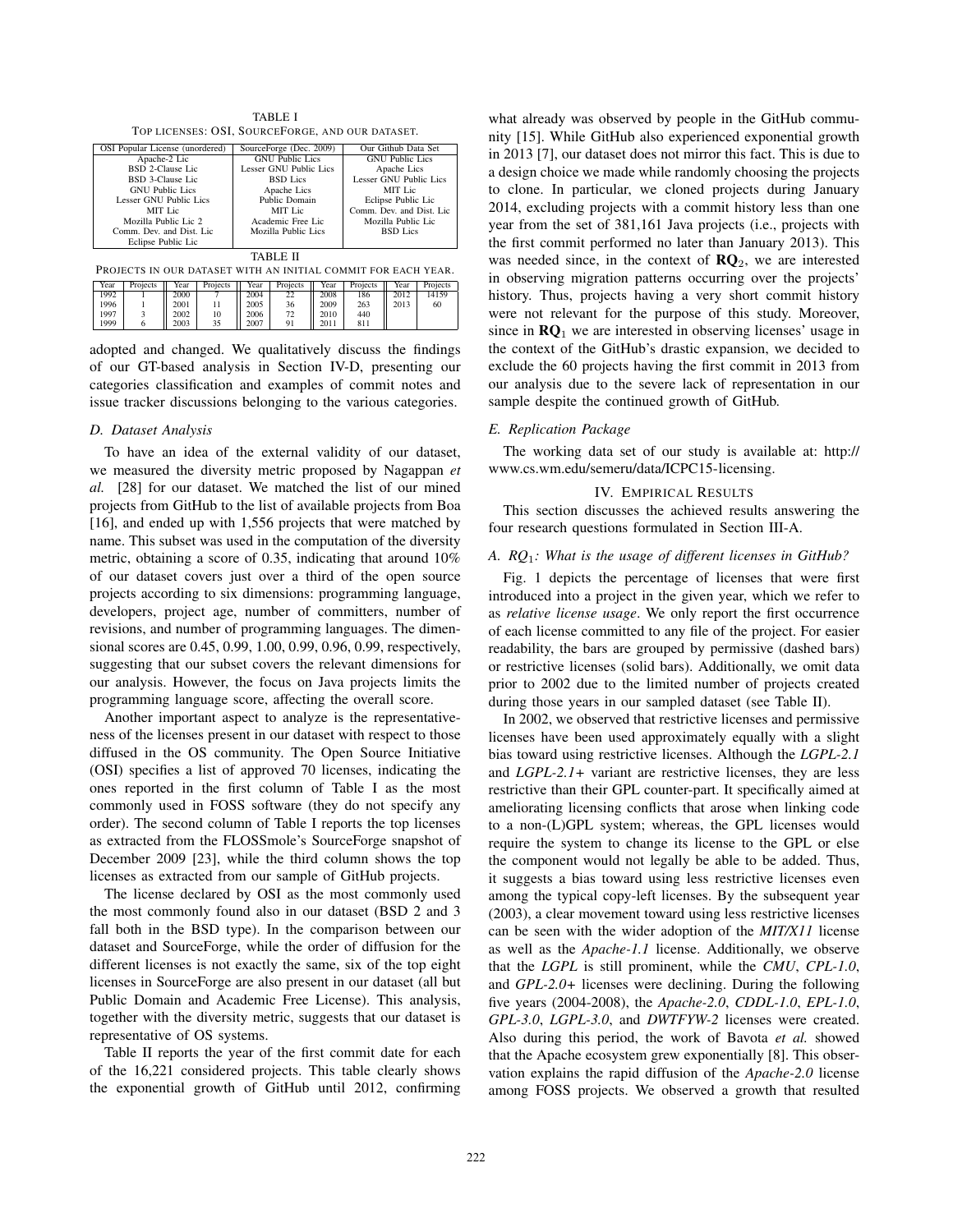in the *Apache-2.0* license accounting for approximately 41% of licensing in 2008. Conversely, we observed a decline in the relative usage of both GPL and LGPL licenses, excluding 2007. Combined, the two observations suggest a stronger movement toward permissive licenses since approximately 65% of licenses attributed were permissive for 2005, 2006, and 2008; while initially it was at approximately 63% in 2004, the percentage of permissive licenses only dropped below 60% during 2007 to approximately 55%.

Another interesting observation was that the newer version of the GPL (*GPL-3.0* or *GPL-3.0+*) had a lower relative usage compared to its earlier version until 2011. Additionally, the adoption rate was more gradual than for the *Apache-2.0* license that appears to supersede *Apache-1.1* license. However, the *LGPL-3.0* or *LGPL-3.0+* does not have more popularity than prior versions in terms of adoption, despite the relative decline of the *LGPL-2.1*'s usage starting in 2010. Our manual analysis of commits highlighted explicit reasons that pushed some developers to chose the LGPL license. For instance, a developer of the hibernate-tools project when committing the addition of the *LGPL-2.1+* license to her project wrote:

*The LGPL guarantees that Hibernate and any modifications made to Hibernate will stay open source, protecting our and your work*

This commit note indicates that *LGPL-2.1+* was chosen as the best option to balance the freedom for reuse and guarantee that the software will remain free.

Conversely, we observed the abandonment of licenses as newer FOSS licenses are introduced. For example, *Apache-1.1* and *CPL-1.0* become increasingly less prevalent or no longer used among the projects. In both cases, a newer license appears to replace the former license. While the *Apache-2.0* offers increased protections (e.g., protections regarding patent litigation), the *EPL-1.0* primarily resembles a textual replacement of "Common" in the *CPL-1.0* to "Eclipse" in the EPL as well as altering the copyright by replacing "IBM" with "The Eclipse Foundation". Thus, the two licenses are intrinsically the same from a legal perspective, which explains why the EPL adoption grew as the CPL usage shrunk.

Finally, we observed fluctuations in the the adoption of the *MIT/X11* license. As the adoption of permissive licenses grew with the introduction of the *Apache-2.0* license, it first declined in adoption and was followed by growth to approximately its original adoption. Ultimately, we observed a stabilization of the *MIT/X11* usage at approximately 10% starting in 2007.

**Summary for**  $\mathbb{R}Q_1$ **.** We observed a clear trend towards using permissive licenses like *Apache-2.0* and *MIT/X11*. Additionally, the permissiveness or restrictiveness of a license seems to impact the adoption of newer versions, where permissive licenses are more rapidly adopted. Conversely, restrictive licenses seem to maintain a greater ability to survive in usage as compared to the permissive licenses, which become superseded. Finally, we observed a stabilization in the license adoption proportions of particular licenses, despite the exponential growth of GitHub.



Fig. 1. Relative License Usage between 2002 and 2012 (dashed pattern representing permissive licenses).

*B. RQ*2*: What are the most common licensing change patterns?*

We analyzed commits where a license change occurred, with a two-fold goal (i) analyze license change patterns to understand both the prevalence and types of changes affecting software systems, and (ii) understand the rationale behind these changes. Overall, we found 204 different *atomic license change* patterns. To analyze them, we considered their prevalence across the projects (i.e., global patterns) and within a project (i.e., local patterns). We sought to distinguish between dominant global patterns (Table III) and dominant local patterns (Table IV). The former was extracted by identifying and counting the presence of a pattern only once per project. The latter was extracted by first identifying and counting the patterns in a given project; then, those results were compared for each project to identify the patterns that were dominant in a local scope (i.e., within a given project).

The most dominant global patterns the projects were either a change from no license or an unknown license to particular license, or a change from a particular license to no license or an unknown license. By particular, we mean that we were able to extract the license. Table III shows the top 10 global patterns. We observe that the inclusion of *Apache-2.0* was the most common pattern for unlicensed or unknown code.

Table III also shows the most common global migrations when focusing the attention on migrations happened between different licenses. We observe that the migration toward the more permissive *Apache-2.0* was a dominant change among the top 10 *atomic license changes* for global license migrations. An interesting observation is the license upgrade and downgrade between *GPL-2.0+* and *GPL-3.0+*. *GPL-3.0* is considered by the Free Software Foundation as a compatible license with the *Apache-2.0* license. Due to the large usage of Apache code in Java, this pattern is quite expected. However, the migration  $GPL-3.0+ \rightarrow GPL-2.0+$  is interesting since still allows for the project to be redistributed as *GPL-3.0*, but allows for the usage as *GPL-2.0*, which is less restrictive, as well.

Table IV shows the most common local migrations. The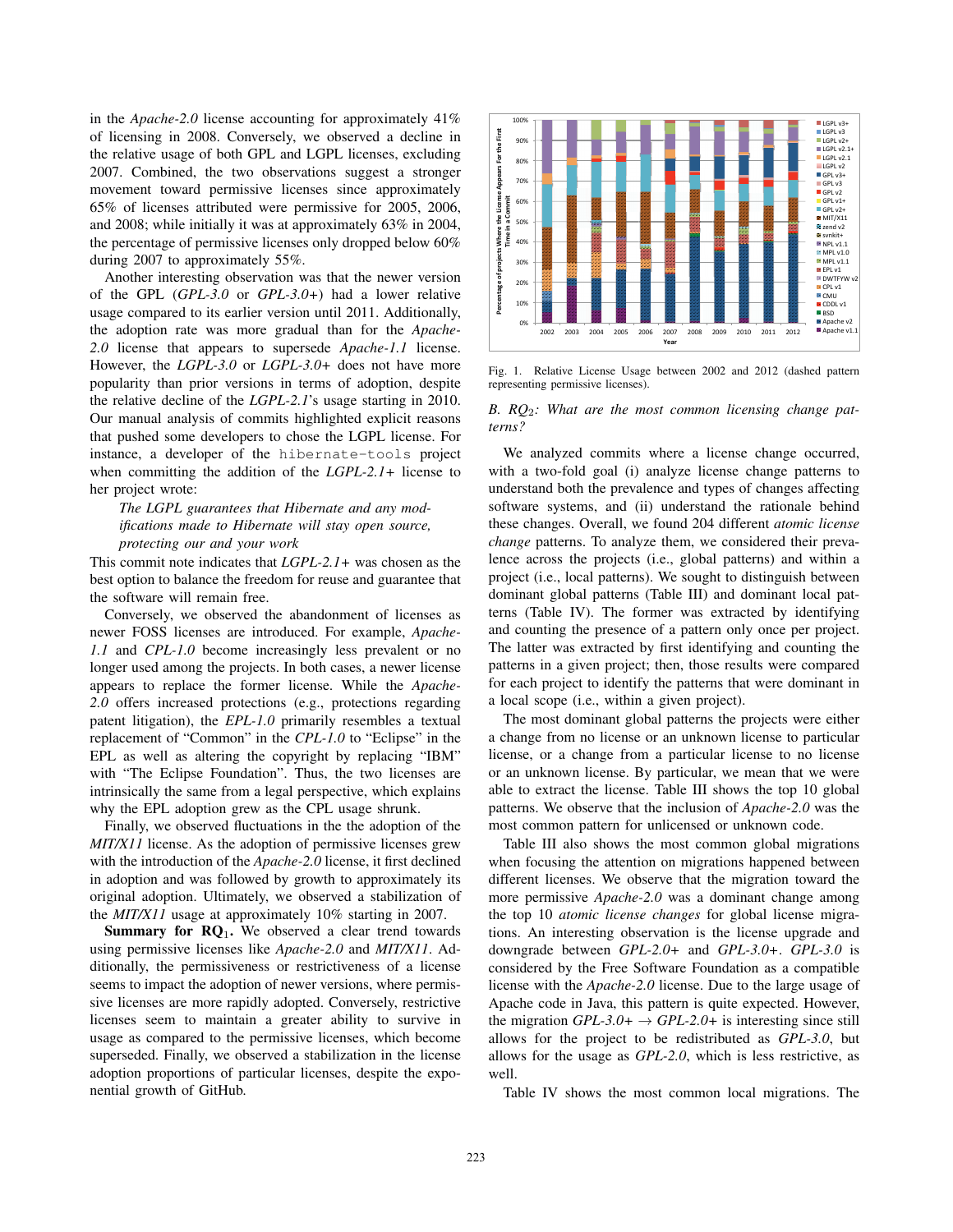migrations appear to be toward a less restrictive license or license version. The low frequency of the *atomic license change* local patterns indicates that migrating licenses is nontrivial. It can also introduce problems with respect to reuse. For example, we observed a single project where *GPL-1.0+* code was changed to *LGPL-2.0+* a total of 9 times. LGPL is less restrictive than GPL when the code is used as a library. Thus, if parts of the system are GPL, the developer must comply with the more restrictive and possibly incompatible constraints.

Until now, we considered *atomic license changes* among any file in the repository. This was needed since most of the analyzed projects lack of a specific file (e.g., license.txt) declaring the project license. To extract the declared project license, we considered a file in the top level directory named: *license, copying, copyright,* or *readme*. When just focusing on projects including such files, we extracted 24 different change patterns. Table V illustrates the top eight licensing changes between particular licenses (i.e., we excluded no license or unknown license from this table) for declared project licenses. We only considered the top eight, since there was tie between five other patterns or the next group of change patterns. We observe that the change from  $A$  *packet* - 2.0  $\rightarrow$  *MIT/X11* was themost prevalent license change pattern, and the co-license of *MIT/X11* with *Apache-2.0* is the second most prevalent one. Interestingly, this pattern was not dominant in our file-level analysis, although the GT analysis provided us support for this pattern. The *MIT/X11* license was used to allow commercial reuse, while still maintaining the project's Open Source nature.

Our third pattern of  $GPL-2.0+ \rightarrow GPL-3.0+$  in Table V was expected since it was tied for the most prevalent among global *atomic license changes*. Similarly, the patterns of *MIT/X*  $\rightarrow$  *Apache-2.0, GPL-3.0+*  $\rightarrow$  *Apache-2.0, and Apache-2.0*  $\rightarrow$  *GPL-3.0* were also among the top eight global changes. Another notable observation is that license changes are frequently toward permissive licenses. Excluding the five changes from  $\text{A}$ *pache-2.0*  $\rightarrow$  *GPL-3.0*+, the remaining changes for the top eight are either a licensing change from a restrictive (or copyleft) license to a permissive license or a licensing change between two different permissive licenses.

**Summary for RQ**<sub>2</sub>. The key insight from the analysis of *atomic license change* patterns is that the licenses tend to migrate toward less restrictive licenses.

# *C. RQ*3*: To what extent are licensing changes documented in commit messages or issue tracker discussions?*

Table VI reports the results of the traceability linking between licensing changes and commit notes/issue tracker discussions. We found a clear lack of traceability between license changes in both the commit message history and the issue tracker. In both data sources, we first extracted the instances (i.e., commit messages and issue tracker discussions) where the keyword "license" appears or where a license name was mentioned (e.g., "Apache"). In the former case, we are identifying potential commits or issues that are related to licensing, while the latter attempts to capture those related to specific types of licenses.

| TABLE III                                             |                     |  |  |  |  |
|-------------------------------------------------------|---------------------|--|--|--|--|
| TOP 10 GLOBAL ATOMIC LICENSE CHANGE PATTERNS.         |                     |  |  |  |  |
| Top Patterns (Overall)                                | Pattern Occurrences |  |  |  |  |
| no license or unknown $\rightarrow$ Apache-2.0        | 823                 |  |  |  |  |
| <i>Apache-2.0</i> $\rightarrow$ no license or unknown | 504                 |  |  |  |  |
| no license or unknown $\rightarrow$ GPL-3.0+          | 269                 |  |  |  |  |
| $GPL-3.0+ \rightarrow$ no license or unknown          | 181                 |  |  |  |  |
| no license or unknown $\rightarrow MIT/X11$           | 163                 |  |  |  |  |
| no license or unknown $\rightarrow$ GPL-2.0+          | 113                 |  |  |  |  |
| $GPL-2.0+ \rightarrow$ no license or unknown          | 111                 |  |  |  |  |
| $MIT/XII \rightarrow$ no license or unknown           | 98                  |  |  |  |  |
| no license or unknown $\rightarrow$ EPL-1.0           | 94                  |  |  |  |  |
| no license or unknown $\rightarrow$ <i>LGPL-2.1+</i>  | 91                  |  |  |  |  |
| Top Patterns Between Different Licenses               | Pattern Occurrences |  |  |  |  |
| $GPL-3.0+$ $\rightarrow$ Apache-2.0                   | 25                  |  |  |  |  |
| $GPL-2.0+ \rightarrow GPL-3.0+$                       | 25                  |  |  |  |  |
| Apache-2.0 $\rightarrow$ GPL-3.0+                     | 24                  |  |  |  |  |
| $GPL-2.0+$ $\rightarrow$ LGPL-2.1+                    | 22                  |  |  |  |  |
| $GPL-3.0+ \rightarrow GPL-2.0+$                       | 21                  |  |  |  |  |
| $LGPL-2.1+ \rightarrow Apache-2.0$                    | 16                  |  |  |  |  |
| $GPL-2.0+ \rightarrow Apache-2.0$                     | 15                  |  |  |  |  |
| Apache-2.0 $\rightarrow$ GPL-2.0+                     | 13                  |  |  |  |  |
| $MPL-1.1 \rightarrow MIT/X11$                         | 11                  |  |  |  |  |
| $MIT/X11 \rightarrow Apache-2.0$                      | 11                  |  |  |  |  |

TABLE III

TABLE IV

TOP 10 LOCAL ATOMIC LICENSE CHANGE PATTERNS BETWEEN DIFFERENT LICENSES.

| Pattern                                       | Pattern Occurrences |
|-----------------------------------------------|---------------------|
| $GPL-2.0+ \rightarrow GPL-3.0+$               | 36                  |
| $GPL-2.0+$ $\rightarrow$ LGPL-3.0+            | 15                  |
| LGPL-3.0+;Apache-2.0 $\rightarrow$ Apache-2.0 | 12                  |
| $GPL-3.0+; Apache-2.0 \rightarrow Apache-2.0$ | 12                  |
| $GPL-2.0+$ $\rightarrow$ LGPL-2.1+            |                     |
| $GPL-1.0+ \rightarrow LGPL-2.0+$              |                     |
| $GPL-2.0+ \rightarrow GPL-3.0+$               |                     |
| $GPL-3.0+ \rightarrow Apache-2.0$             |                     |
| $GPL-3.0+$ $\rightarrow$ $GPL-2.0+$           |                     |
| $GPL-3.0+$ $\rightarrow$ LGPL-3.0+            |                     |

TABLE V

TOP 8 LICENSE CHANGE PATTERN IN A DECLARED LICENSE FILE OF A PROJECT (LICENSE,COPYING,COPYRIGHT, OR README FILE), EXCLUDING NO LICENSE OR UNKNOWN LICENSE.

| Pattern                                      | Pattern Occurrences |
|----------------------------------------------|---------------------|
| $A packet-2.0 \rightarrow MIT/X11$           |                     |
| Apache-2.0 $\rightarrow$ MIT/X11;Apache-2.0  |                     |
| $GPL-2.0+$ $\rightarrow$ $GPL-3.0+$          |                     |
| $MIT/X11 \rightarrow Apache-2.0$             |                     |
| $GPL-3.0+$ $\rightarrow$ Apache-2.0          |                     |
| $MIT/X11; Apache-2.0 \rightarrow Apache-2.0$ |                     |
| Apache-2.0 $\rightarrow$ GPL-3.0+            |                     |
| $GPL-3.0+ \rightarrow MIT/X11$               |                     |

TABLE VI

TRACEABILITY BETWEEN LICENSING CHANGES AND COMMIT MESSAGES OR ISSUE TRACKER DISCUSSION COMMENTS.

| Data<br>Source  | Linking Query                                                                        | Links    |
|-----------------|--------------------------------------------------------------------------------------|----------|
| <b>Commit</b>   | Commits with the keyword "license"                                                   | 70746    |
| <b>Messages</b> | Commits containing new license name                                                  | 519      |
|                 | Commits containing new license name and the keyword "license"                        | 399      |
| Issue           | Comments from closed issues containing the keyword "license"                         | $\Omega$ |
| <b>Tracker</b>  | Comments from closed issues containing the new license                               |          |
| Comment         | Comments from closed issues containing the new license and the keyword "license"     |          |
| Matching        | Comments from open issues containing the keyword "license"                           | 68       |
|                 | Comments from open issues containing the new license                                 | 712      |
|                 | Comments from open issues containing the new license and the keyword "license"       | 16       |
| <b>Issue</b>    | Closed comments opened before license change and closed before or at license change  | 197      |
| <b>Tracker</b>  | Open comments open before the license change                                         | 2241     |
| Date-           | Comments from closed issues open before the license change and closed before or at   | $\Omega$ |
| based           | the license change with keyword "license"                                            |          |
| Matching        | Comments from open issues open before the license change with keyword "license"      | $\Omega$ |
| <b>Issue</b>    | Comments in closed issues containing the keyword "Fixed #[issue num]"                | 66025    |
| and             | Comments in open issues containing the keyword "Fixed #[issue_num]"                  | 3407     |
| Commit          | Comments in closed issues containing the commit hash where the license change occurs |          |
| Matching        | Comments in open issues containing the commit hash where the license change occurs   |          |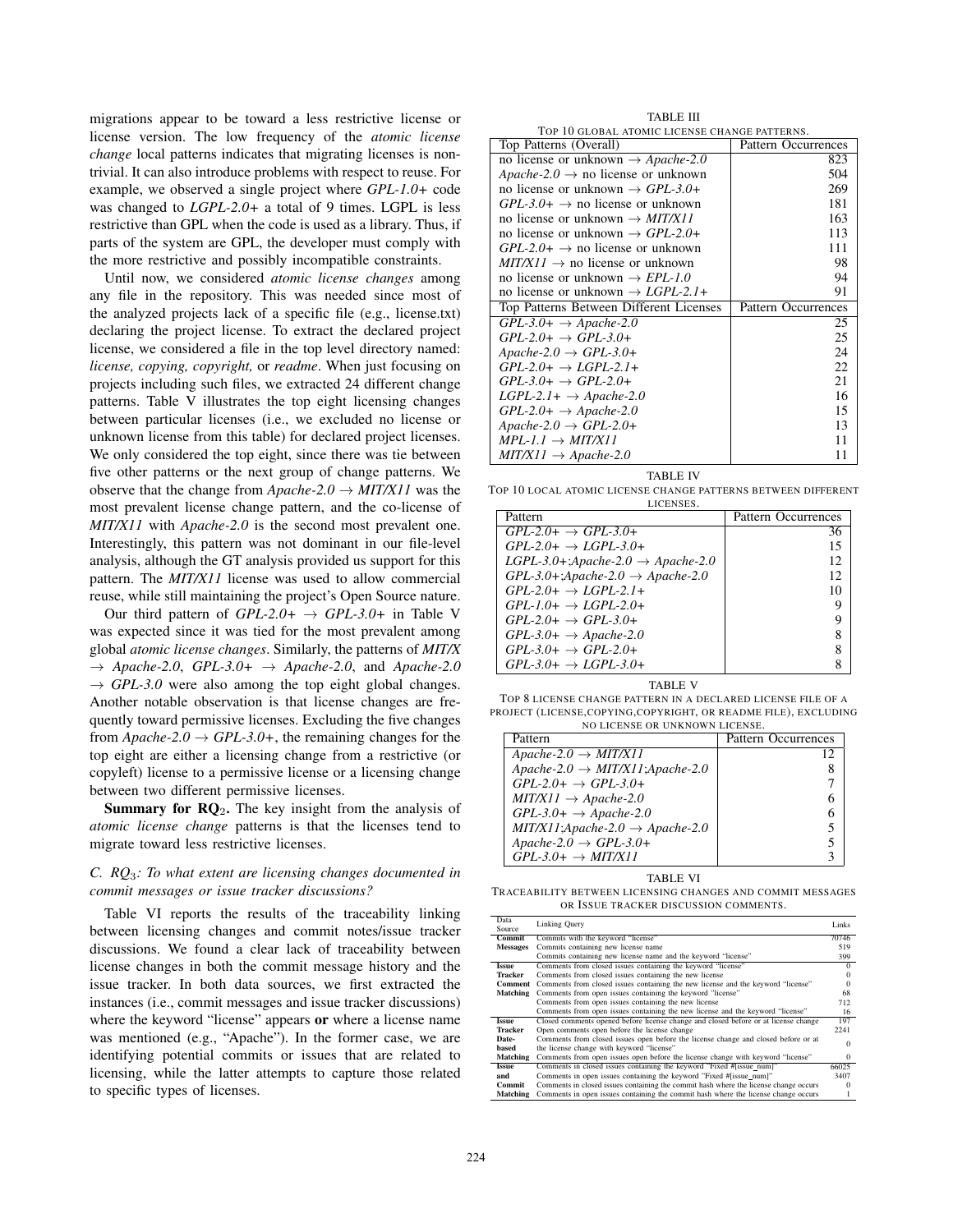By using the first approach, we retrieved 70,746 commits and 68 issues, while looking for licenses' names we identified 519 commits and 712 issues. However, these numbers are inflated by false positives (e.g., "Apache" can relate to the license or it can relate to one of the Apache Foundation's libraries). For this reason, we then looked for commit messages and issue discussions containing both the word "license" as well as the name of a license. This resulted in a drop of the linked commit messages to 399 and in zero issue discussions. Such results highlight that license changes are rarely documented by developers in commit messages and issues.

We also investigated whether relevant commits and issues could be linked together. We linked commit messages to issues when the former explicitly mentions fixing a particular issue (e.g., "Fixed #7" would denote issue 7 was fixed). We observed that this technique resulted in a large number of pairs between issues and commits; thus, our observation of a lack of license traceability is not only an artifact of poor traceability for these projects. To further investigate the linking, we extracted the commit hashes where a license change occurred and attempted to find these hashes in the issue tracker's comments. Since the issue tracker comments contains the abbreviated hash, we truncated the hashes appropriately prior to linking. Our results indicated only one match for an open issue and zero matches for closed issues.

Finally, we attempted to link changes to issues by matching date ranges of the issues to the commit date of the license change. The issue had to be open prior to the change and if the issue had been closed the closing date must have been after the change. However, we did not find any matches with a date-based approach.

**Summary for**  $\mathbb{R}Q_3$ **.** Both the issue tracker discussions and commit messages yielded very minimal traceability to license changes, suggesting that the analysis of licensing requires finegrained approaches analyzing the source code.

# *D. RQ*4*: What rationale do these sources contain for the licensing changes?*

Given the limited traceability, we investigated both data sources to understand the quality of the rationale when licensing is mentioned in either the commit messages or the issue tracker discussions (as explained in our design). We used GT analysis to create a taxonomy for both data sources.

We initially sampled a filtered subset of 500 commit messages from the entire set of commit messages among all the Java projects and distributed it among the authors. We generated 19 categories from our open coding of the commit messages and the dominant ones were: *License Addition, Copyright Update, License Change,* and *False Positive*.

The *License Addition* category represented the commits that explained that a license, license file, or copyright information had been added to a project or file headers. This category has subcategories of *License Declaration/Specified* and *Generic Addition*. The latter represents a generic commit message of "Created LICENSE.md" that is automatically generated when a license is added to an existing GitHub project

with GitHub's licensing feature. Similarly, this category also contains messages just stating "added license". The *License Declaration/Specified* sub-category includes commit messages reporting the exact license added (e.g., "Added GPL"). Such messages make it clear to any individual how the project or component is licensed, but they still do not explain the rationale behind the license choice.

Similarly, *License Change* has a subcategory of *License Declaration/Specified*, when the author specifies a new license. The commit message "Release to public domain" suggests that the project licensing has been changed to public domain. In our initial data for the commits, this category also could have been related to a *License Addition*. However, we also observed commits where a different license was chosen (e.g. "Switched to a BSD-style license") or the clauses of the license were modified (e.g. "The NetBSD Foundation has granted permission to remove clause 3 and 4 from their software").

Finally, we defined *False Positives* and *Unclear* to contain cases coded as unclear, unrelated, or non-informative. Unclear or not enough information signified messages that made it unable to determine the purpose of the commit from a licensing perspective. The message "But it still has it's license! So you can't use it exactly how you want!" indicates the presence of a license, but it does not indicate if it was pre-existing or just added. Additionally, it does not specify the license type and so for our purposes it does not offer any rationale.

For the subsequent round of analysis, we specifically targeted commit messages where a licensing change occurred so that we could understand the rationale behind the change. We did not apply a keyword for these messages since we knew they were commits related to changes in licensing. When reading these commits, we also included the *atomic license change* pattern that was observed at that particular commit to add context. We observed new support for the existing categories. We refer to new support as messages indicating new rationale for the existing categories. In addition to the new rationale, we also observed more support of our previous analysis, such as "Rewrite to get LGPL code." or "Changed license to Apache v2" for the category of *Licensing Change*.

In the case of *Licensing Removal*, we observed that licenses were removed due to code clean up, files deletion, and dependencies removal. For example, we observed the removal of the *GPL-2.0* license with the following commit message, "No more smoketestclientlib", indicating a removed, previously exploited, library. Additionally, licenses were removed as developers cleaned up the project (e.g. "More cleanup").

*Fix Missing Licensing* is related to a license addition, but it occurred when the author intended to license the file, but forgot in the initial commit or in the commit introducing the licensing. For example, one commit message noted, "Added missing Apache License header." This observation is important since it indicates that the available source code may inaccurately seem unlicensed.

An important observation from the second round of our analysis was the ambiguity of commit messages. For example, we observed a commit classified as *Copyright Update* stating,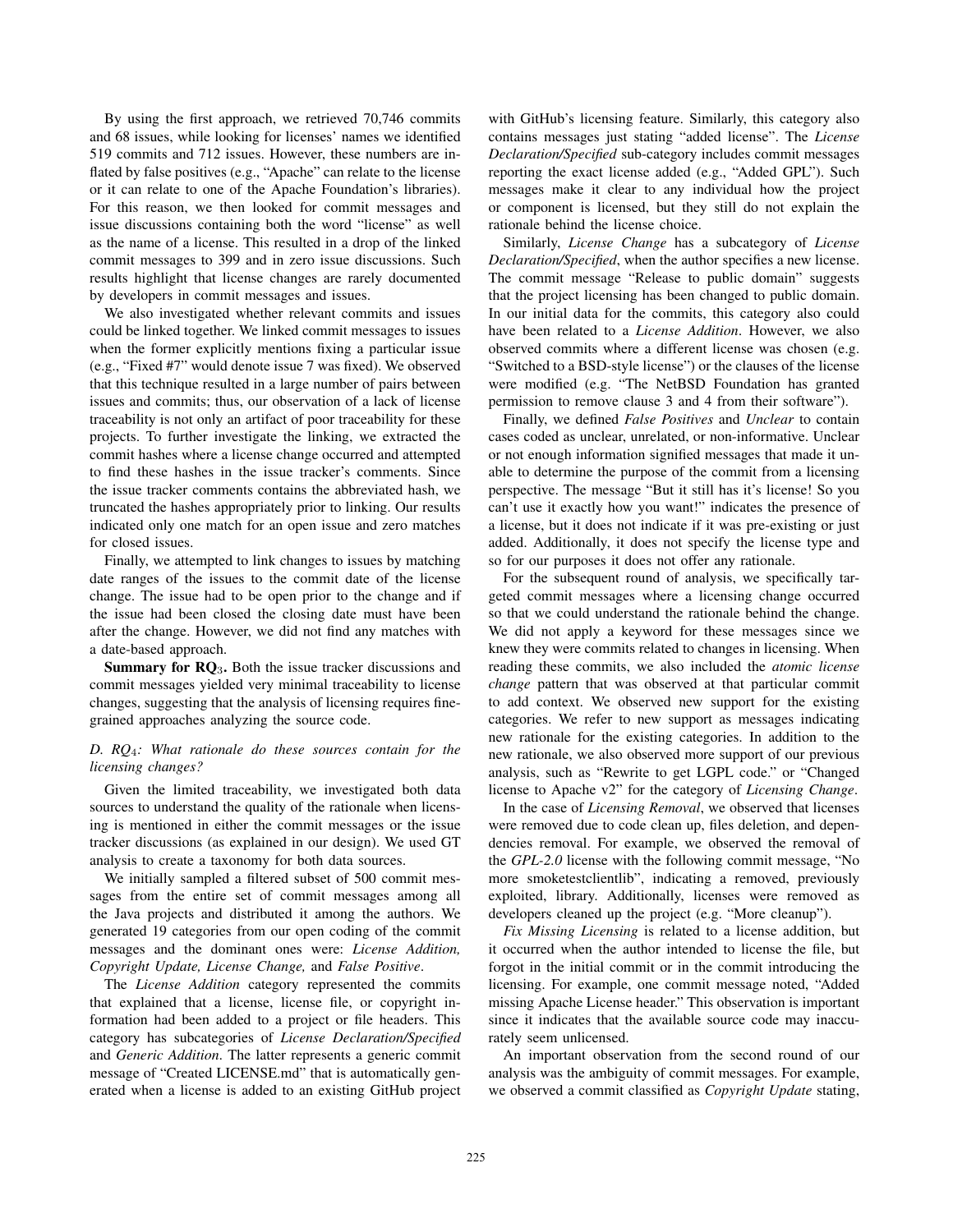"Updated copyright info." However, this commit corresponded to a change in licensing from *GPL-2.0* to *LGPL-2.1+*. This case both illustrates the lack of detail offered by developers in commit notes, and it illustrates that an update can be more significant than adding a header or changing a copyright year.

Since our analysis of commits seemed to hit saturation, we finally investigated the issue tracker discussions for licensing related comments. The analysis of these discussions introduced six new categories: *License Clarification, Reuse, Choosing License, License Compatibility,* and *Contributor License Agreement*. *License Clarifications* represents the scenario where a non-contributor submits an issue to clarify project licensing or the implications of a license. This category demonstrates that licensing is not trivial when it comes to code reuse and developers are not always able to determine the license of a project. While it is related to reuse when the motivation for the question is to include the source code in another system, the category *Reuse* includes requests for a different license. For example, we found a developer comment on the issue thread stating, "I would love to use this library, but the lack of a license is prohibiting me from doing so." Similarly, developers wanting to include code for commercial use would request a re-license or dual-license of the MIT license.

One interesting observation is that developers also use the issue tracker to track the initial project licensing. To classify this scenario, we extracted the category *Choosing License*. For example, there was an issue titled "What license to use" that posed the question of "BSD, GNU GPL, APACHE?" This observation suggests that the issue tracker is also utilized as a discussion forum for a subset of projects.

Additionally, we identified the *License Compatibility* category from issues where a non-contributor identified an incompatibility in the licensing the project and the project's dependencies or where a non-contributor recommends a licensecompatible library. The license incompatibility not only created a potential license violation for the project but also prevented the non-contributor from cataloging the system among projects hosted on F-Droid [2].

Finally, we identified a category of *Contributor License Agreement*. This scenario arises when a developer not initially on the project submits code to the project. In one case, a developer submitted a patch but it could not be merged into the system until that developer filled out the Contributor License Agreement (CLA). A CLA makes it explicit that the author of a contribution is granting the recipient project the right to reuse and further distribute such contribution [10]. Thus, it prevents the contributed code from being grounds for a lawsuit.

**Summary for RQ**4. While our grounded theory analysis indicated some lack of documentation (e.g., prevalence of false positives) and poor quality in documentation with respect to licensing in both issue tracker discussion and commits messages, we formally categorized the available rationale. We also found that the rationale may be incomplete or ambiguously describe the underlying change (e.g., "Updated copyright info" representing a change between different licenses). Finally, we observed that issue trackers also served as conduits for project authors and external developers to discuss licensing.

# V. LESSONS AND IMPLICATIONS

The analysis of the commit messages and *atomic license changes* highlighted a gap in the level of detail or information offered with respect to licensing. A developer interested in reusing code would be forced to check the source code of the component to understand the exact licensing or ask for clarification (using the issue tracker, for example). Additionally, the reason behind the change is not usually well documented. This detail is particularly important when a system uses external/third-party libraries since a license may change during the addition or removal of those libraries. An important observation from our GT analysis also stresses the need for better licensing traceability and aid in explaining the license grants/restrictions. We found several instances in which the issue tracker was used to ask for clarifications regarding licensing from external developers (i.e., not contributors) that sought to reuse the code; this seems to suggest that code reuse is problematic for developers due to licensing. Therefore, our study demonstrates a need for clear and explicit licensing information for the projects hosted on a forge.

The lack of traceability of licensing changes is also important for researchers investigating software licensing on GitHub. While we cannot generalize to other features, it does suggest that commit message analysis may be largely incomplete with respect to details of the changes made during that commit and ultimately source code analysis is necessary. One way to achieve this is developers can take advantage of summarization tools such as *ARENA* [27] and *ChangeScribe* [12], [24]. While *ARENA* analyzes and documents licensing changes at release level, *ChangeScribe* automatically generates commit messages; however, using *ChangeScribe* would require extending it to analyze licensing changes at commit level. Another option is that forges (and software tools in general) verify that every file contains a license and that every project properly documents its license (this feature could be optional). It would greatly improve traceability and assert a consistency among the repositories. In terms of licensing, it would be beneficial for developers using another project to be informed when a licensing change occurs. For example, a developer could mark specific projects as dependents and receive automated notifications when particular changes occur. This would be very beneficial with licensing since a change in the license of a dependency could result in license incompatibilities.

The GT analysis also suggests that commercial usage of code is a concern in the open source community. Currently, the MIT license seems to be the most prominent license for this purpose. Additionally, it is important to note that the license might be missing in a file shortly after it's initial commit. The lack of a license is an important consideration in open source development since it suggests that the code may in fact be closed source (or copyrighted by the original author). The aforementioned suggestion above would also serve to address this problem.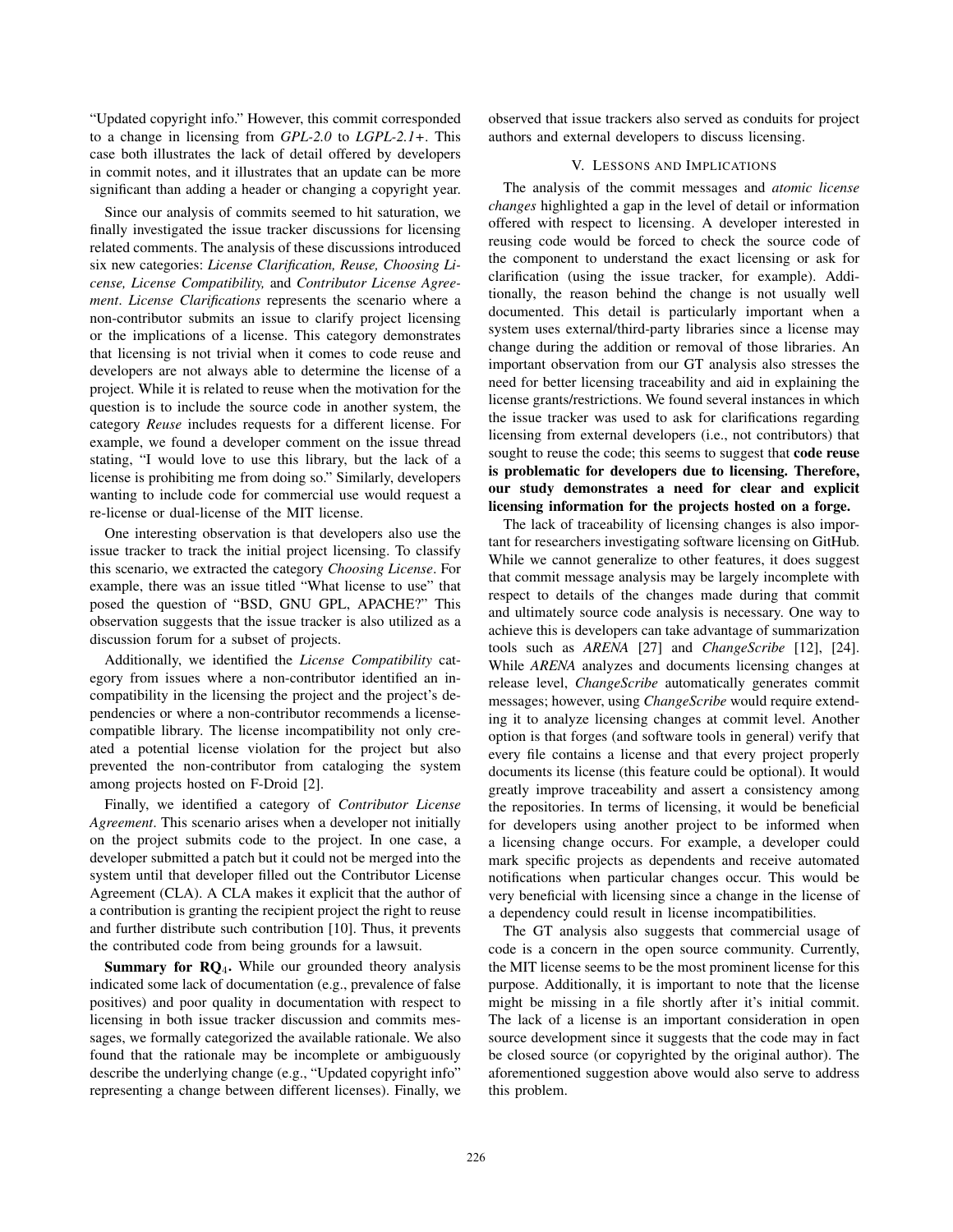Finally, it seems that some projects may remain unlicensed until release. This observation suggests that licensing is important to developers, but it may not be considered relevant until the project is intended to be used by others. Thus, support for licensing existing projects would be beneficial in automating the declared license and licensing of the source code to prevent parts of a system from being unlicensed. This observation might also suggest that some projects in GitHub,are not intended to be open source.

# VI. THREATS TO VALIDITY

Threats to *construct validity* concern the relationship between theory and observation, and relate to possible measurement imprecision when extracting data used in this study. In mining the git repositories, we relied on both the GitHub API and the *git* command line utility. These are both tools under active development and have a community supporting them. Additionally, the GitHub API is the primary interface to extract project information. We cannot exclude imprecision due to the implementation of such API. In terms of license classification, we rely on *Ninka*, a state-of-the-art approach that has been shown to have 95% precision [21]; however, it is not always capable of identifying the license (15% of the time in that study). With respect to our developer rationale, we conducted a formal study using Grounded Theory. We distributed all of the data among two authors at each stage to ensure consistence and agreement of the classifications.

Threats to *internal validity* can be related to confounding factors, internal to our study, that could have affected the results. For the *atomic licensing changes*, we reduced the threat of having the project size as a confounding factor by representing the presences of a particular change at each commit. A license change typically is handled at a given instance and not frequently. By using commit-level analysis, we prevent the number of files from inflating the results so that they do not inappropriately suggest large numbers of changes occurred in a project. To analyze the changes across projects, we took a binary approach of analyzing the presence of a pattern. Therefore, a particular project would not dominate our results due to size.

Threats to *external validity* represent the ability to generalize the observations in our study. We do not claim that the rationale and *atomic license change* patterns are complete or consistent across all of the systems, especially projects written in other programming languages. Additionally, our data set is representative of only projects hosted on GitHub and written in Java so we do not claim that the results generalize to any Java project. GitHub's exponential growth and popularity as a public forge indicates that it represents a large portion of the open source community. While the exponential growth or relative youth of projects can be seen as impacting the data, these two characteristics represent the growth of open source development and should not be discounted. Additionally, GitHub contains a large number of repositories, but it may not necessarily be a comprehensive set of all open source projects or even all Java projects. However, the large number of projects in our dataset (and relatively high diversity metrics values as shown in Section III-D) gives us enough confidence about the obtained findings. Further evaluation of projects across other open source repositories and other programming languages would be necessary to validate our observations in a more general context. It is also important to note that our observations only consider open source projects. Since we need to extract licenses from source code, we did not consider any closed source projects and we cannot assert that any of our results would be representative in closed source projects.

#### VII. CONCLUSIONS

We empirically studied phenomena related to license usage and licensing changes in a set of 16,221 Java projects hosted on GitHub. Quantitative data automatically mined have been complemented with qualitative analysis manually performed on commit messages and issue tracker discussions to provide meaningful explanations to our findings, that are summarized as following:

- New license versions were quickly adopted by developers. Additionally, new license versions of restrictive licenses (e.g., *GPL-3.0* vs *GPL-2.0*) favored longer survival of earlier versions, unlike the earlier version of permissive licenses that seem to disappear;
- Licensing changes are predominantly toward or between permissive licenses, which ease some kind of derivative work and redistribution, e.g. within commercial products;
- On the one hand, developers post questions to the issue tracker to ascertain the project's license and/or the implications of the license suggesting that licensing is difficult;
- On the other hand, there is a clear, lack of traceability between discussions and related license changes.

This work is mainly exploratory in nature as it is aimed at empirically investigating license usage and licensing changes from both quantitative and qualitative points of view. Nevertheless, there are different possible uses one can make of the results of this paper. Our results indicate that developers frequently deal with licensing-related issues, highlighting the need for development in (semi)automatic recommendation systems supporting license compliance verification and management. Additionally, tools compatible or integrated within the forge to support licensing documentation, change notification, education (i.e., picking the appropriate license), and compatibility would benefit developers attempting to reuse code. While working in this direction, one should be aware of possible factors that could influence the usage of specific licenses and the factors motivating licensing changes. This paper provides solid empirical results and analysis of such factors from real developers.

As part of our future agenda, we are planning on extend our study to other forges and languages in order to corroborate our results. Also, we are planning on further investigating licensing issues across software dependencies.

#### ACKNOWLEDGEMENTS

This work is supported in part by the NSF CCF-1218129 and NSF CAREER-1253837 grants.